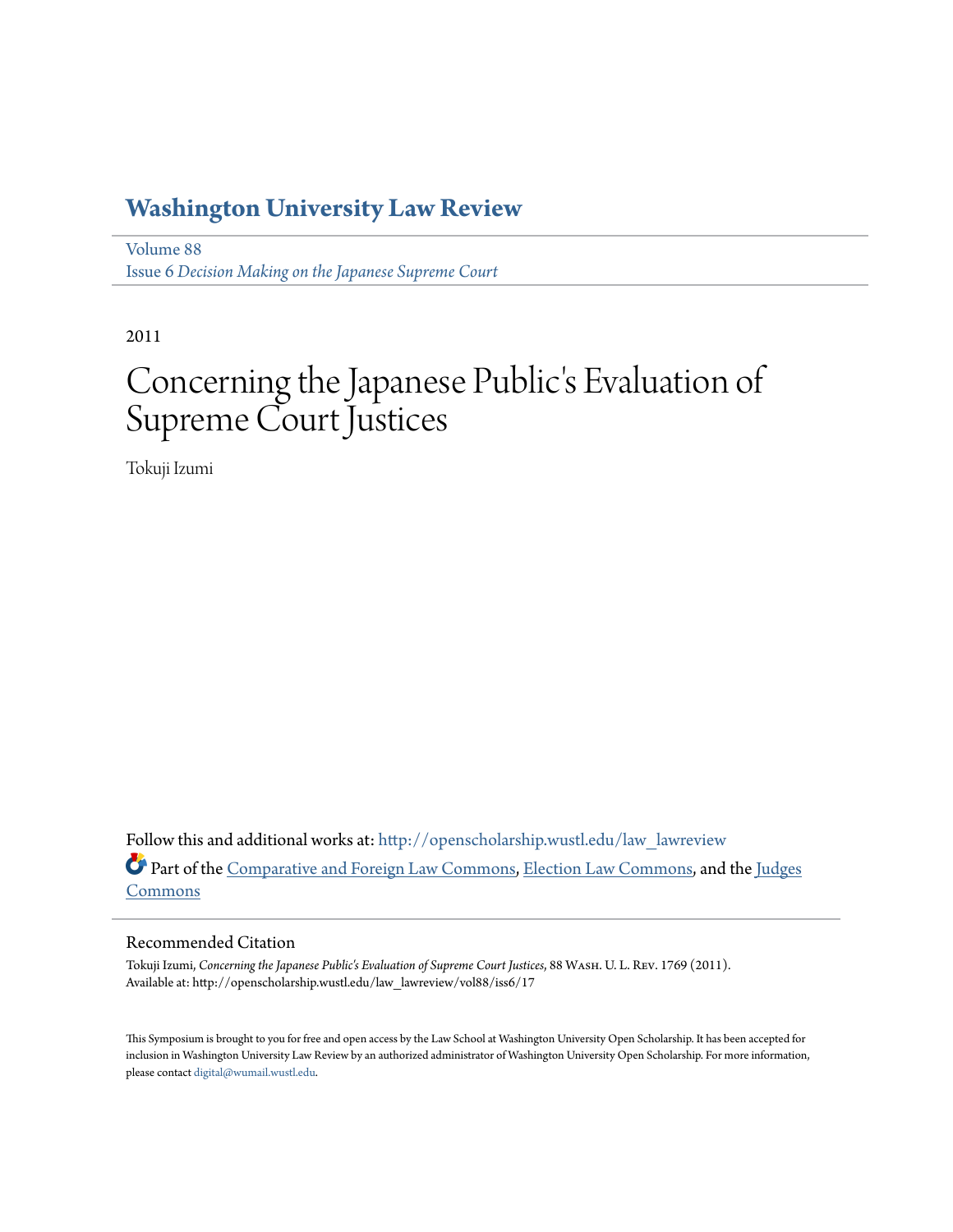### **CONCERNING THE JAPANESE PUBLIC'S EVALUATION OF SUPREME COURT JUSTICES**

#### **TOKUJI IZUMI**

#### I

The Japanese Election Law fixes the size of the House of Representatives (Lower House) at 480 members, with the further requirement that 300 of its members shall be elected through singlemember constituencies, and the remaining 180 seats shall be filled through multidistrict elections<sup>1</sup> on the basis of proportional representation. For the single-constituency elections, the population effectively represented by a congressman (i.e., the population-per-constituency ratio) varies widely between districts and heavily favors rural areas and small towns over major cities. For instance, in large cities like Tokyo and Osaka, a congressman represents a group of electorates that is twice that of small towns. This amounts to dilution of voting power, effectively rendering the vote of a large-city resident worth only half a vote.

Similarly, the election law fixes the size of the House of Councilors (Upper House) at 242 members: 146 of its members are to be elected through prefectural-district elections, while the remaining 96 seats are to be filled through nationwide elections on the basis of proportional representation. For the prefectural-district elections, the population effectively represented by a councilor (i.e., the population-perconstituency ratio) varies widely between districts and favors less densely populated areas. For instance, in large cities like Tokyo and Osaka, a councilor represents constituencies that are five times the population size of those found in small towns. This, likewise, amounts to dilution of voting power, effectively making the vote of a large-city resident worth only one-fifth of a vote.

Such disparities in voting power clearly violate the equality guarantee of the Japanese Constitution.<sup>2</sup>

Former Justice of the Supreme Court of Japan. Translated by Kyotaro Hemmi.

<sup>1.</sup> Translator's note: Eleven districts are combined to form a single constituency for purposes of the multidistrict elections.

<sup>2.</sup> The relevant provisions of the Japanese Constitution read as follows: "All of the people are equal under the law and there shall be no discrimination in political, economic or social relations because of race, creed, sex, social status or family origin." NIHONKOKU KENPŌ [KENPŌ]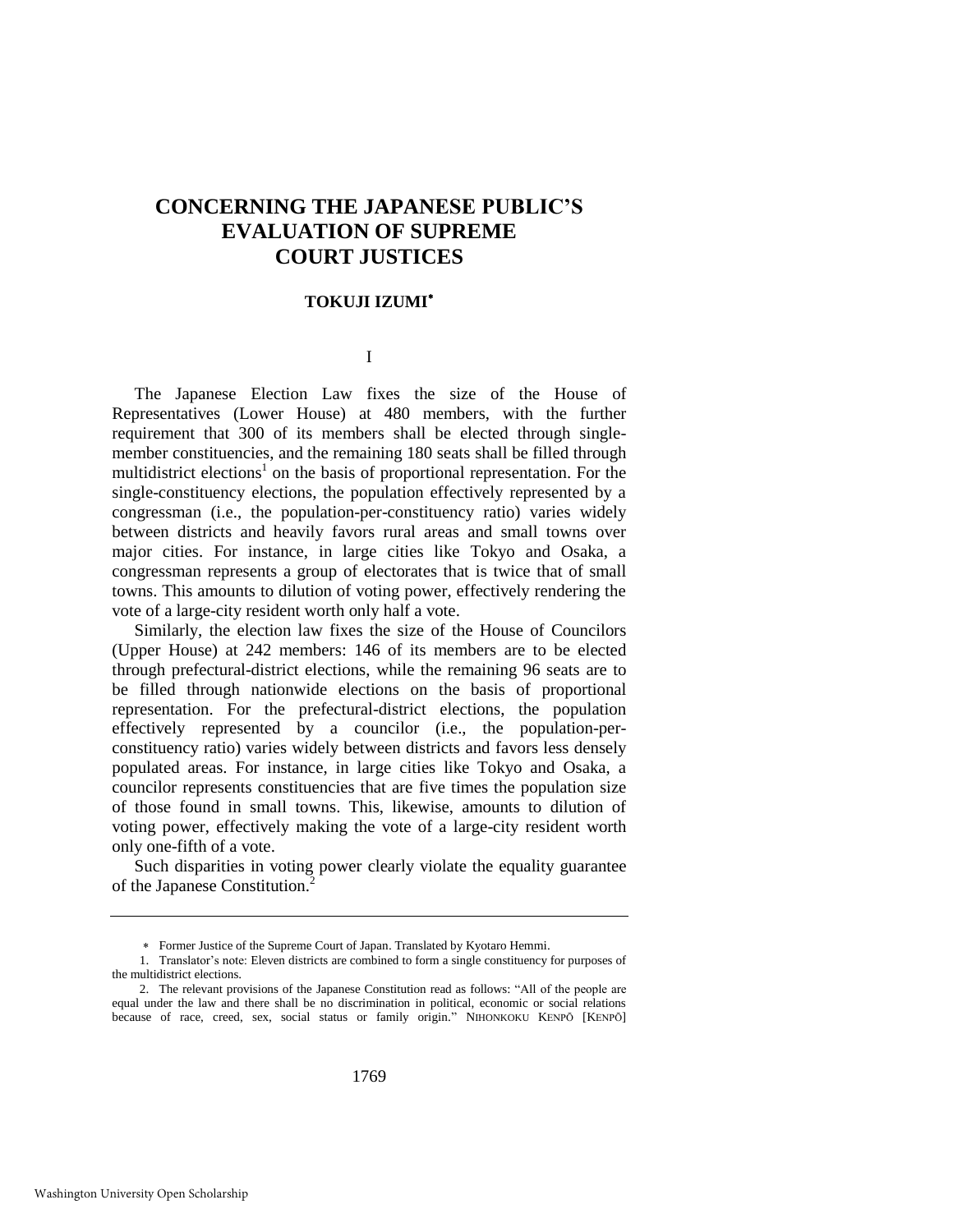However, like the legislatures of many other nations, the Japanese Diet fails to reform the election laws on an ongoing basis in order to ensure that voting power remains evenly distributed across citizens regardless of where they live. In fact, for such reform to take place, the voters' sole recourse is to bring suit in the Supreme Court challenging the electoral malapportionment as unconstitutional.

Article 81 of the Japanese Constitution provides that "[t]he Supreme Court is the court of last resort with power to determine the constitutionality of any law, order, regulation or official act."<sup>3</sup> Every time elections for the Lower House and the Upper House have taken place, residents of large cities have brought suit challenging the dilution of their voting power.

With respect to the apportionment of seats in the Diet, the Supreme Court has thus far deferred to the Diet's discretion in electoral matters. Specifically, the Supreme Court has ruled as follows:

Our Constitution entrusts, in principle, the actual determination of the design of the system of election of members of both houses to the discretion of Parliament. Since Parliament is empowered to determine an appropriate structure for the electoral system in order to achieve the goal of electing fair and effective representatives to both the House of Representatives and the House of Councilors, an electoral system adopted by Parliament is unconstitutional only if its specific features violate the requirement of equal treatment under the law even after Parliament's power of discretion has been properly taken into account.<sup>4</sup>

The Supreme Court has further determined that, as long as vote dilution remains within certain limits, the Diet is properly exercising its discretionary powers as they relate to voting equality.<sup>5</sup> In fact, the Court's

<sup>[</sup>CONSTITUTION], art. 14, para. 1. "The people have the inalienable right to choose their public officials and to dismiss them." NIHONKOKU KENPŌ [KENPŌ] [CONSTITUTION], art. 15, para. 1. "Universal adult suffrage is guaranteed with regard to the election of public officials." NIHONKOKU KENPŌ [KENPŌ] [CONSTITUTION], art. 15, para. 3. "Both Houses shall consist of elected members, representative of all the people." NIHONKOKU KENPŌ [KENPŌ] [CONSTITUTION], art. 43, para. 1. "The qualifications of members of both Houses and their electors shall be fixed by law. However, there shall be no discrimination because of race, creed, sex, social status, family origin, education, property or income." NIHONKOKU KENPŌ [KENPŌ] [CONSTITUTION], art. 44, para. 1.

<sup>3.</sup> NIHONKOKU KENPŌ [KENPŌ] [CONSTITUTION], art. 81, para. 1.

<sup>4.</sup> Saikō Saibansho [Sup. Ct.] Nov. 10, 1999, 53 SAIKŌ SAIBANSHO MINJI HANREISHŪ [MINSHŪ] 1577 (grand bench).

<sup>5.</sup> *See, e.g.*, Saikō Saibansho [Sup. Ct.] Oct. 21, 1988, 42 SAIKŌ SAIBANSHO MINJI HANREISHŪ [MINSHŪ] 644 (2d petty bench) (upholding a 1-to-2.92 vote dilution ratio, the largest margin upheld by the Supreme Court with respect to Lower House elections); Saikō Saibansho [Sup. Ct.] Oct. 21, 1988,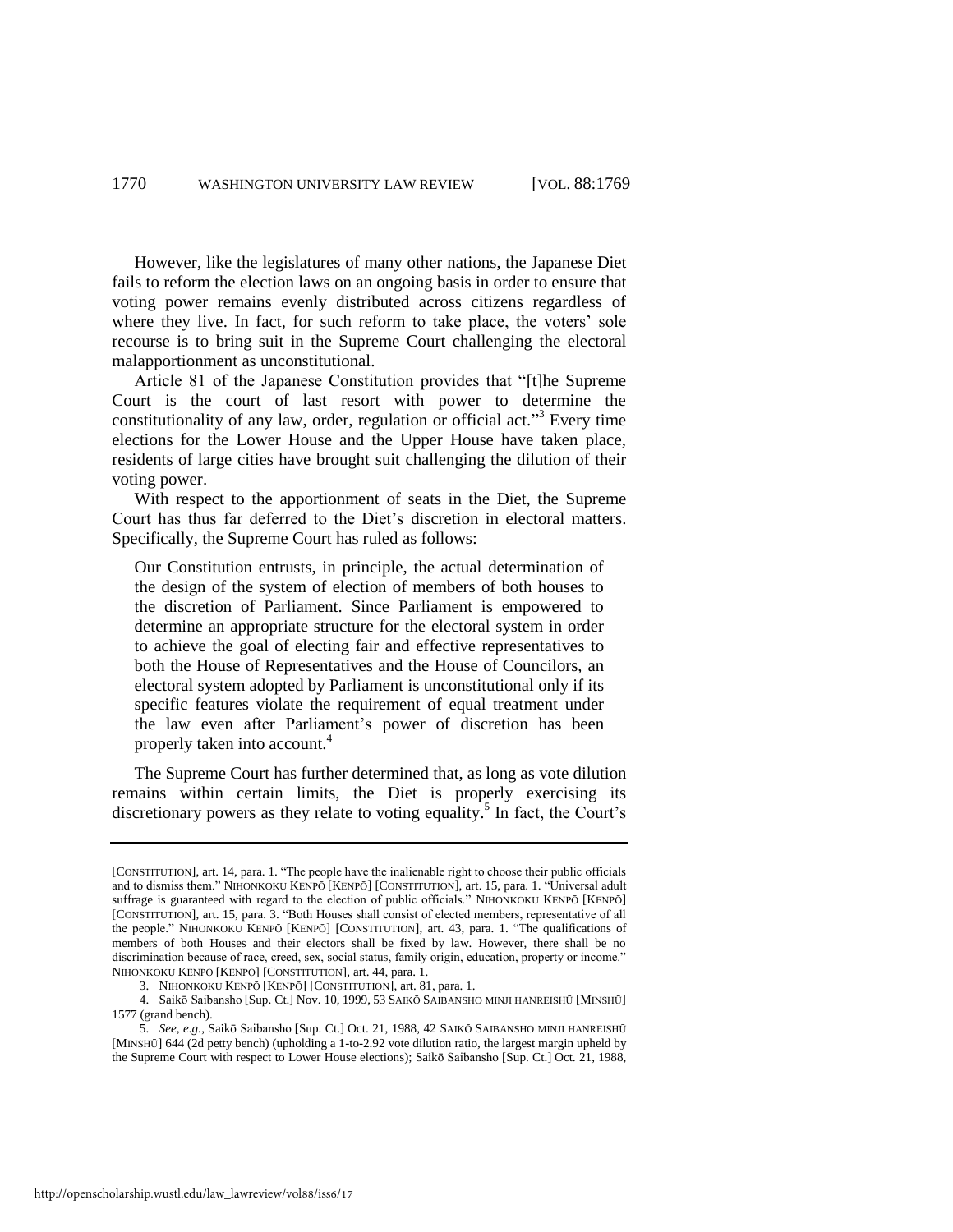precedents indicate that vote dilution is constitutional, provided that disparities in the value of a vote do not exceed a ratio of 3:1 in elections for the Lower House<sup>6</sup> or 6:1 in elections for the Upper House.<sup>7</sup>

In my opinion, voting equality forms the foundation of democratic societies; therefore, I feel that questions of electoral apportionment that determine the value of people's votes should not be left to the broad discretion of the Diet. Moreover, in circumstances where malapportionment becomes apparent, I feel that it is the responsibility of the judiciary to correct such problems. Thus, in all three of the cases involving electoral malapportionment that I encountered during my tenure as a Supreme Court Justice,<sup>8</sup> I wrote a dissent that concluded there had been a constitutional violation.

II

Currently, I work at the TMI General Law Office. Within the same office, I have a sixty-eight-year-old colleague by the name of Hidetoshi Masunaga.<sup>9</sup> Mr. Masunaga studied abroad and performed research at Columbia Law School, and he has also studied the malapportionment jurisprudence of the United States Supreme Court. Aiming to realize a society where voters each enjoy a full vote (instead of just one-half or onefifth of a vote), Masunaga has decided to dedicate his remaining life to bringing about a true form of democracy to Japan. Thinking in ways similar to my own, Masunaga also does not expect the Diet to voluntarily revise the election law and feels that, unless the Supreme Court finds that the current apportionment scheme is unconstitutional, the elections will continue to be administered in much the same manner. However, as

<sup>155</sup> SHŪMIN 65 (2d petty bench) (upholding a 1-to-5.85 vote dilution ratio, the largest margin upheld by the Supreme Court with respect to Upper House elections).

<sup>6.</sup> *See* Saikō Saibansho [Sup. Ct.] Jan. 20, 1993, 47 SAIKŌ SAIBANSHO MINJI HANREISHŪ [MINSHŪ] 67 (grand bench) (holding that the 1-to-3.18 dilution ratio exceeds the permissible degree of the Diet's discretionary powers).

<sup>7.</sup> *See* Saikō Saibansho [Sup. Ct.] Sept. 11, 1996, 50 SAIKŌ SAIBANSHO MINJI HANREISHŪ [MINSHŪ] 2283 (grand bench) (holding that the 1-to-6.59 dilution ratio exceeds the permissible degree of the Diet's discretionary powers).

<sup>8.</sup> Saikō Saibansho [Sup. Ct.] June 13, 2007, 61 SAIKŌ SAIBANSHO MINJI HANREISHŪ [MINSHŪ] 1617 (grand bench); Saikō Saibansho [Sup. Ct.] Oct. 4, 2006, 60 SAIKŌ SAIBANSHO MINJI HANREISHŪ [MINSHŪ] 2696 (grand bench); Saikō Saibansho [Sup. Ct.] Jan. 14, 2004, 58 SAIKŌ SAIBANSHO MINJI HANREISHŪ [MINSHŪ] 56 (grand bench).

<sup>9.</sup> Editor's note: In the original Japanese version of this article, Justice Izumi consistently refers to Mr. Masunaga as "Masunaga Bengoshi" and never as "Hideotoshi Masunaga." "Bengoshi" is the title given to lawyers in Japan, not a name. To prevent confusion, "Hidetoshi Masunaga" has been substituted for "Masunaga Bengoshi."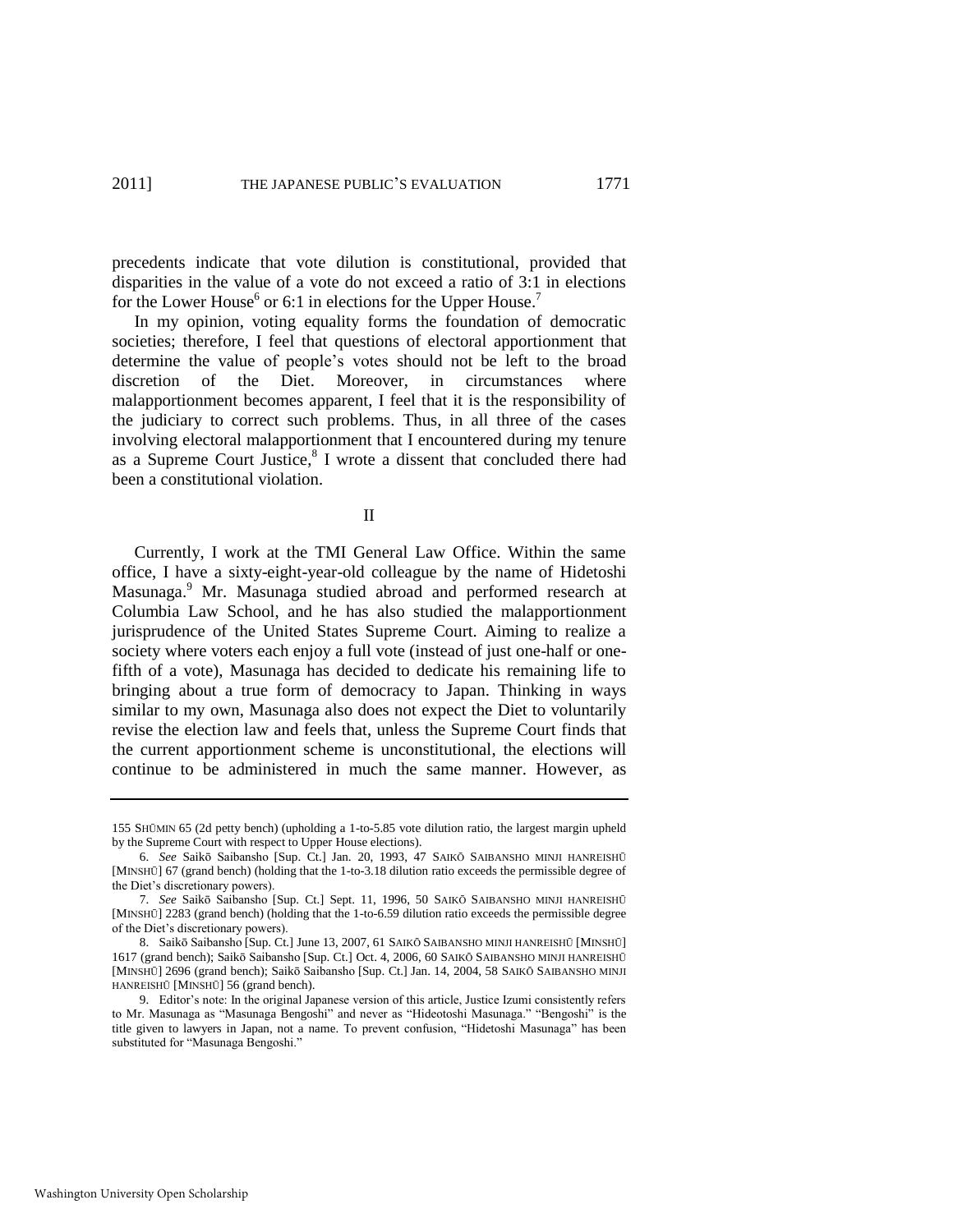previously described, the Supreme Court has been reluctant to limit the Diet's broad discretion over matters of electoral apportionment system. In response, Mr. Masunaga has sought to attract public attention to a practice known as the People's Evaluation of the Supreme Court Justices<sup>10</sup> ("Evaluation").

Article 79 of the Japanese Constitution states as follows:

The appointment of the judges of the Supreme Court shall be reviewed by the people at the first general election of members of the House of Representatives following their appointment, and shall be reviewed again at the first general election of members of the House of Representatives after a lapse of ten (10) years, and in the same manner thereafter.

 In cases mentioned in the foregoing paragraph, when the majority of the voters favors the dismissal of a judge, he shall be dismissed.<sup>11</sup>

Not only is Evaluation one of the basic suffrage rights guaranteed to the people, but it also offers the people an indirect way to correct the vote dilution that they experience when voting for members of the Diet.<sup>12</sup> In these Evaluations, unlike elections for the Diet, the people enjoy truly equal voting power. Thus, in theory, if the people are informed about which Justices have approved vote dilution when they evaluate the Justices, the people can use the Evaluations to bring about changes in the Supreme Court, which may lead the Court to cure the electoral malapportionment problems in the context of elections for the Diet.

On the theory that the Evaluations could be utilized to inform voters of which Justices had opposed the "one person, one vote" principle that is the cornerstone of democracy, Masunaga gathered forty-two individuals and launched an organization called the "People's Assembly to Achieve One Person, One Vote" (the "Equal Vote Assembly," or "Assembly"). After receiving an invitation to join the movement, I became one of these fortytwo members of the organization and associated my name publicly with the Assembly. While it may said that the inclusion of my name functioned as a type of public endorsement for the Assembly, it must however be noted that the extent of my participation was limited to simply signing my

<sup>10.</sup> Saikō Saibansho Saibankan Kokuminshinsahō [Law of the People's Evaluation of the Supreme Court Justices], Law No. 136 of 1947.

<sup>11.</sup> NIHONKOKU KENPŌ [KENPŌ] [CONSTITUTION], art. 79, paras. 2–3.

<sup>12.</sup> Translator's note: Evaluations are conducted at the national level.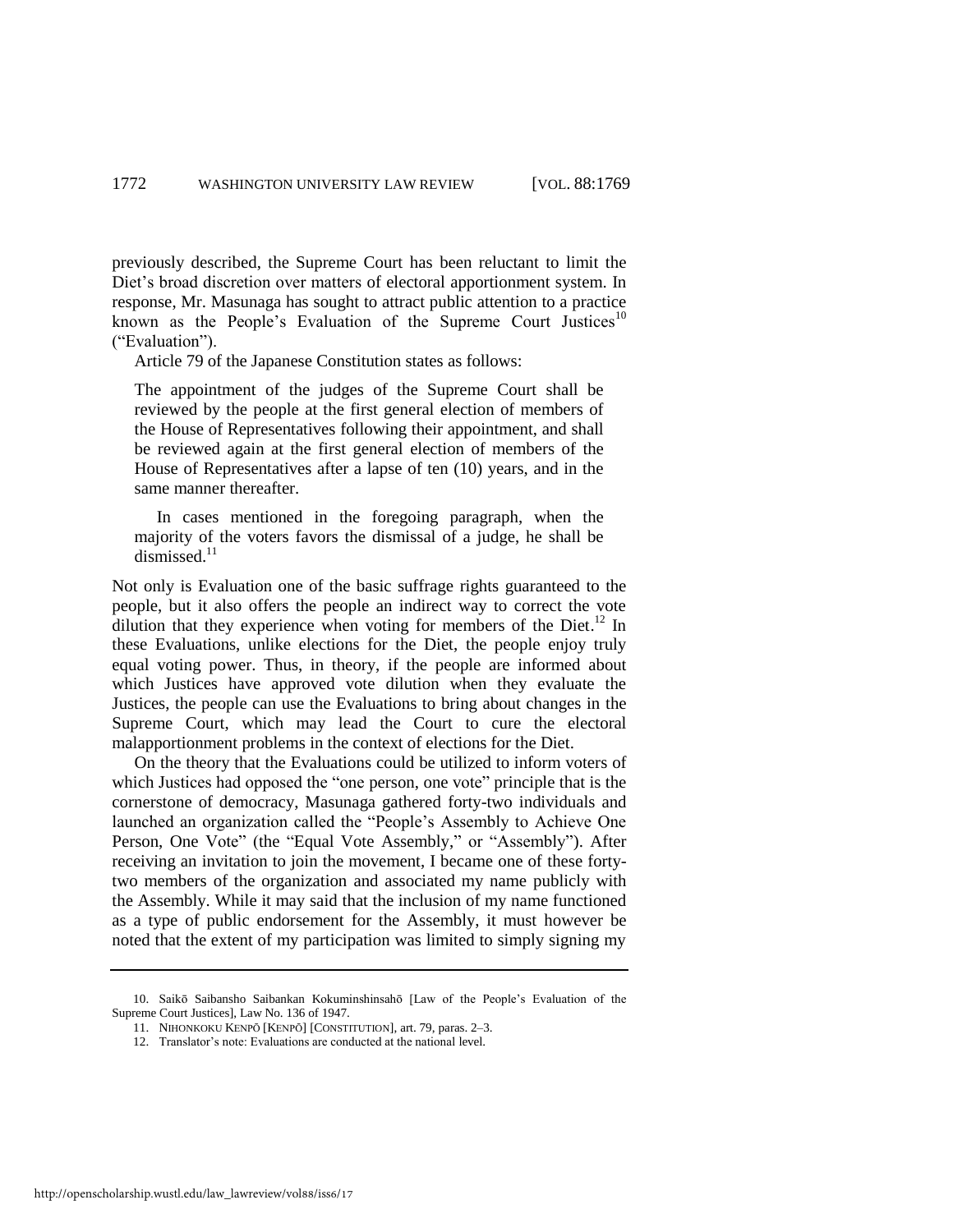name among the proponents of the movement. Furthermore, although the movement was said to be a type of "Assembly," in reality the "movement" simply consisted of a small number of people revolving around Masunaga.

In conjunction with the Lower House elections held on August 30, 2009, an Evaluation of nine Justices was held. These nine Justices had all joined the Supreme Court subsequent to the previous Evaluation, which had been held on September 11, 2005; further, six of the nine evaluated Justices had not participated in any malapportionment cases. Among the nine Justices who faced evaluation by the voters, two—Justice Wakui and Justice Nasu—had rendered opinions in a 2007 case approving the constitutionality of voting-power disparities in excess of a two-to-one ratio.<sup>13</sup> In the period leading up to the Evaluation, the Equal Vote Assembly published fifteen full-page advertisements in national newspapers, informing the public of the stances taken by Justices Wakui and Nasu in this malapportionment case.

As for the process itself, the Evaluation is conducted using paper ballots, with the order in which the names are listed determined at random by a lottery managed by the Election Administration Commission. To indicate disapproval of a Justice, a voter marks an  $X$  in the column adjacent to and above the corresponding name; otherwise, no marks are to be made above the names of the Justices. These ballots are then deposited by the voters into a box, and the disapproval marks are subsequently tallied.

The result of the 2009 Evaluation showed that the nine Justices gathered an average disapproval rating of  $6.69\%$ <sup>14</sup>. The highest disapproval rate, at 7.73%, was given to Justice Wakui, and the secondhighest disapproval, at 7.45%, went to Justice Nasu.<sup>15</sup>

Historically, the disapproval rank has correlated directly with the order in which the names appear on the ballot. That is, the Justice whose name appears first on the ballot has traditionally received the highest disapproval rate, while the Justice with his or her name placed at the bottom of the ballot has generally enjoyed the lowest disapproval rate. However, for the August 2009 Evaluation, Justice Wakui collected the highest disapproval rate, even though his name appeared third on the

<sup>13.</sup> *See* Saikō Saibansho [Sup. Ct.] June 13, 2007, 61 SAIKŌ SAIBANSHO MINJI HANREISHŪ [MINSHŪ] 1617.

<sup>14.</sup> *Election Related Documents*, MINISTRY OF INTERNAL AFFAIRS & COMM., [http://www.](http://www/)  soumu.go.jp/senkyo/senkyo\_s/data/shugiin45/index.html (last visited May 3, 2011).

<sup>15.</sup> *Id.*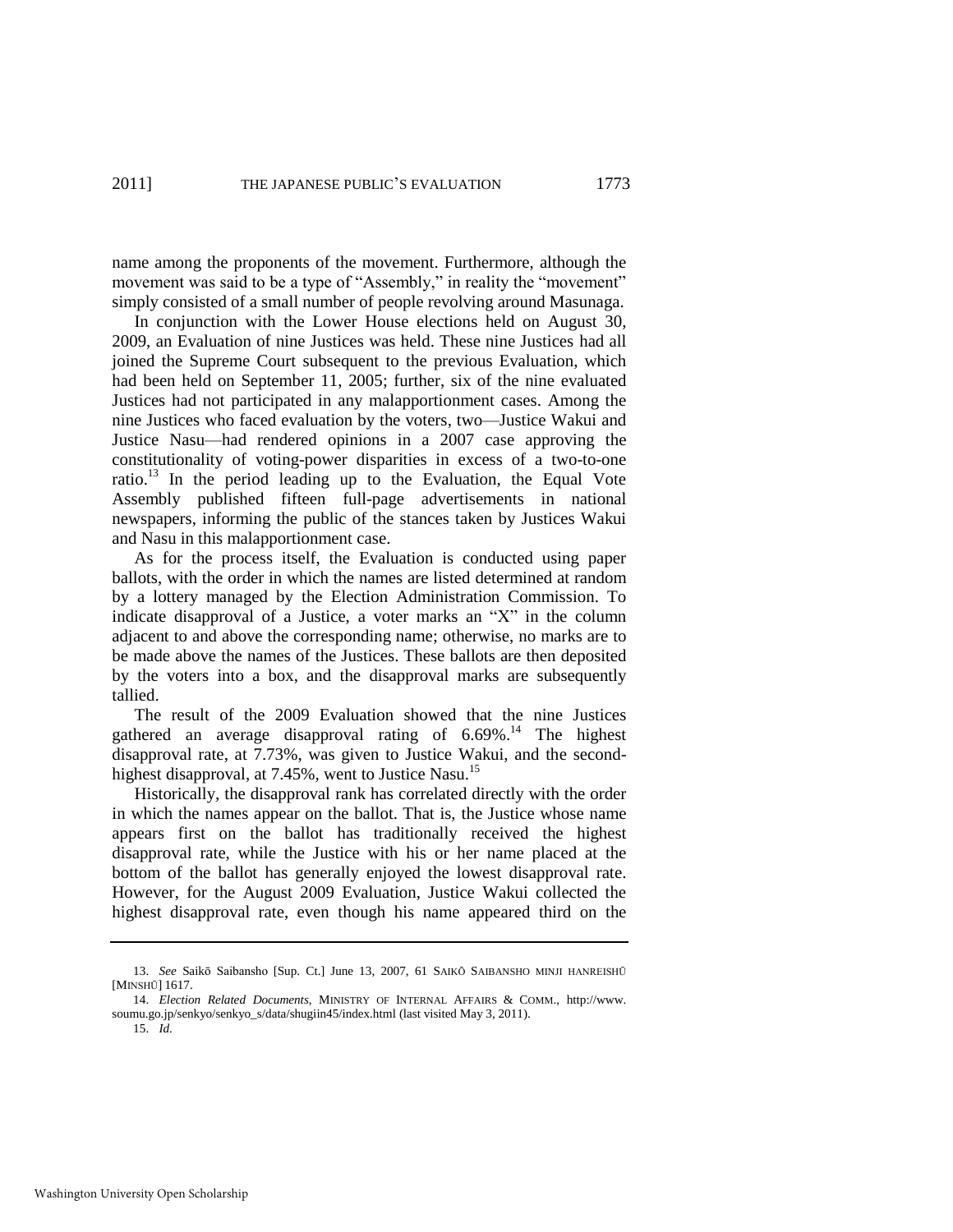ballot, and the second-highest disapproval rate belonged to Justice Nasu, despite the fact that his name appeared sixth on the ballot.

Strictly speaking, it may seem as if some proportion of the voters were affected by the Equal Vote Assembly's efforts. However, it must be pointed out that the percentage of voters who were influenced by the Assembly's extensive publicity campaign appears to have been no more than 1.2%, which translates to a mere  $780,000$  voters.<sup>16</sup>

This type of low public impact was something that I had predicted: knowing that the people do not take much interest in the Evaluation, I predicted that the Assembly's advertisements would have minimal effect on the general public.

By contrast, however, the Equal Vote Assembly's efforts may have had a greater impact on the judiciary. In fact, I feel that the Equal Vote Assembly's advertisements made it significantly apparent to the courts that it was the duty of judges—as those entrusted to uphold the law—to correct the problem of vote dilution.

Revolving around Mr. Masunaga, groups consisting of concerned citizens brought malapportionment challenges in nine high courts to the constitutionality of the Lower House elections held on August 30, 2009. Two of the high courts, $^{17}$  following Supreme Court precedent, rejected the constitutional challenges. In an unprecedented move, however, the remaining seven high courts<sup>18</sup> departed from Supreme Court precedent and found violations of the constitutional right to equality. It is my belief that the Equal Vote Assembly and its publicity campaign may have influenced the judges on these seven high courts.

<sup>16.</sup> *Id.* It is critical to distinguish between an eligible voter and a valid voter. Currently, there are 103,841,491 eligible voters. However, the number of eligible voters does not necessarily reflect the number of actual valid votes; in fact, an estimated thirty-four percent of the eligible populace either (1) affirmatively chooses to abstain from voting, or (2) fails to properly follow the voting procedures. For the aforementioned Evaluation, there were—in total—66,939,295 valid votes. Among these votes, some expressed disapproval of particular Justices. Specifically, between Justice Nasu and Justice Wakui, there was an average of 5,082,326 disapproval votes; between the other Justices, the average number of disapproval votes was 4,304,348. The difference between the two averages—which represent the approximate number of voters influenced by the Equal Vote Assembly—was 777,978 votes. This final figure is roughly equal to 1.2% of all the valid votes.

<sup>17.</sup> Tokyo Kōtōsaibansho [Tokyo High Ct.] Mar. 11, 2010, 2077 HANREI JIHŌ [HANJI] 29; Sapporo Kōtōsaibansho [Sapporo High Ct.] Apr. 27, 2010 (unpublished opinion).

<sup>18.</sup> *See, e.g.*, Takamatsu Kōtōsaibansho [Takamatsu High Ct.] Apr. 8, 2010 (unpublished opinion); Nagoya Kōtōsaibansho [Nagoya High Ct.] Mar. 18, 2010 (unpublished opinion); Fukuoka Kōtōsaibansho [Fukuoka High Ct.] Mar. 12, 2010 (unpublished opinion); Fukuoka Kōtōsaibansho [Fukuoka High Ct.] Mar. 9, 2010, 1320 HANREI TAIMUZU [HANTA] 46 (Naha Branch); Tokyo Kōtōsaibansho [Tokyo High Ct.] Feb. 24, 2010 (unpublished opinion); Hiroshima Kōtōsaibansho [Hiroshima High Ct.] Jan. 25, 2010, 2075 HANREI JIHŌ [HANJI] 15; Osaka Kōtōsaibansho [Osaka High Ct.] Dec. 28, 2009, 2075 HANREI JIHŌ [HANJI] 3.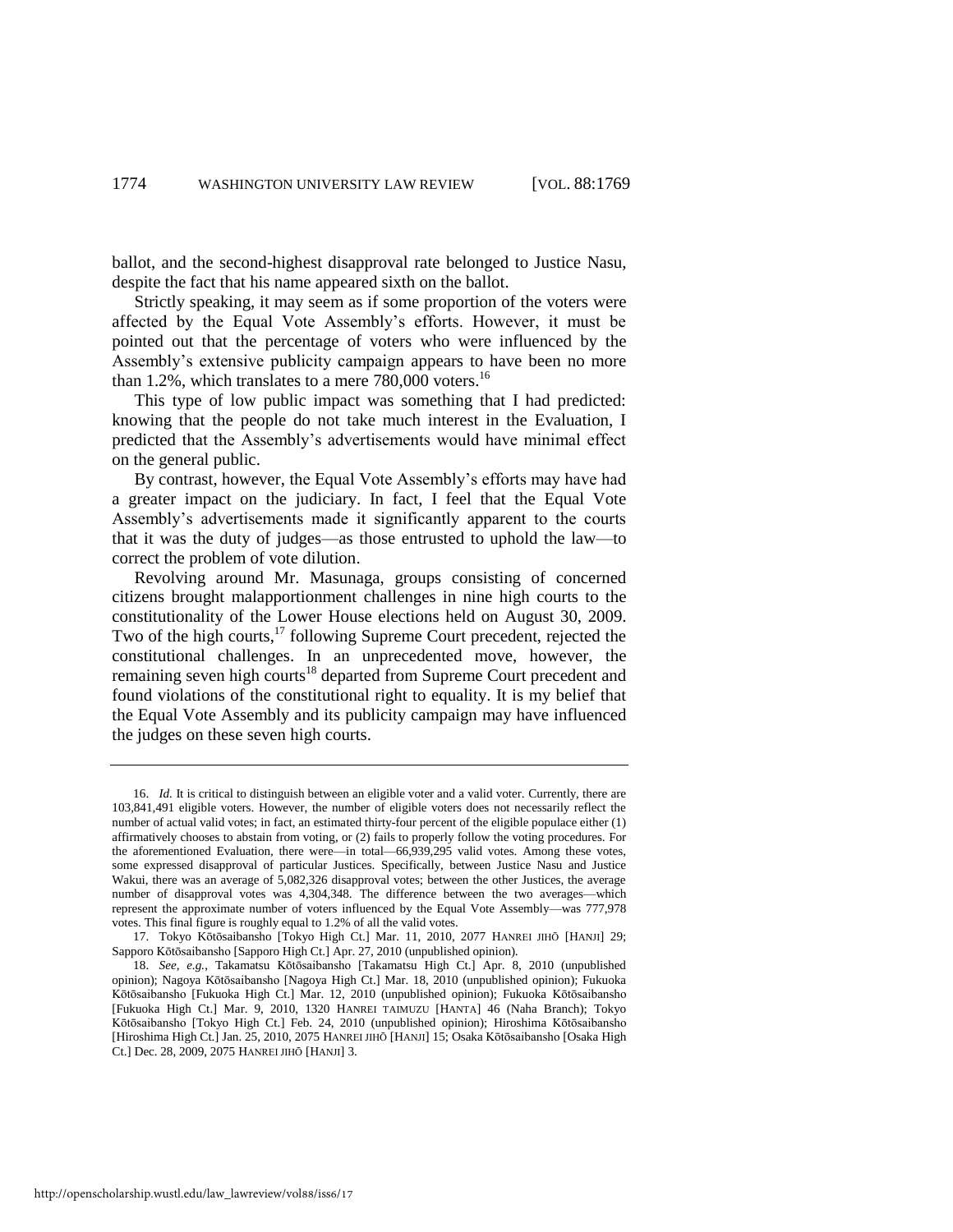These nine lawsuits are currently being litigated before the Supreme Court.<sup>19</sup> I am anxiously waiting to see how the Supreme Court will rule in these cases.

#### III

As the body responsible for overseeing the judiciary, the Supreme Court is given the heavy responsibility, and the accompanying great authority, of exercising judicial review—should such action be deemed necessary. In light of this constitutional framework, and because the principle of democracy mandates that ultimate power be exercised by the people, I feel that the people should have an effective opportunity to express their opinions and to participate in the selection of the Justices. The Evaluations were originally designed with this democratic principle in mind, and if they are to truly operate as originally envisioned by the Constitution, they should enable the people to pass judgment upon the appropriateness of each Justice's appointment.

#### IV

However, I feel that the Evaluation system—in practice—fails to properly operate as a mechanism of democracy in the ways discussed above. Moreover, the Evaluations, as they are currently rendered, only

<sup>19.</sup> Saikō Saibansho [Sup. Ct.] March 23, 2011 (pending publication in SAIKŌ SAIBANSHO MINJI HANREISHŪ [MINSHŪ]). For press coverage of the decision, see *Ippyō no kakusa yōnin shisei-tenkan* [*Regarding the Voting-Power Disparity: Acknowledgement of a Changing Judicial Posture*], NIHON KEIZAI SHINBUN [NIKKEI], Mar. 24, 2011, at Morning Edition 29. Translator's note: On March 23, 2011, the Supreme Court upheld the decisions of the seven High Courts. In deciding the case, the Court articulated a constitutional standard for evaluating malapportionment cases: If (1) there is a violation of the equality principle found in the Constitution, and (2) such violation is not corrected within a reasonable time, then the apportionment scheme is unconstitutional. Based on the circumstances of the case, the Court held that the equality principle had been violated, but nevertheless refrained from ruling that the apportionment scheme was unconstitutional, because "a reasonable time" had not yet elapsed. In other words, the decision concludes that the apportionment scheme is unconstitutional in its present form. Thus, while the decision fell short of an actual ruling of unconstitutionality, the groundbreaking or "unprecedented" nature of the decision, as Justice Izumi puts it, is apparent from the reasoning of the case. Specifically, because (1) the case involved a 2.3-to-1 disparity in the value of votes, and (2) the Court determined that the equality principle had been violated, the decision implicitly concluded that constitutional violations may be found *even in situations* where the disparity in the value of votes falls short of the 3-to-1 limit established by the Court's earlier decisions. As such, the Court—in effect—partially followed Justice Izumi's dissent in the October 4, 2006, Grand Bench decision. *See* Saikō Saibansho [Sup. Ct.] June 13, 2007, 61 SAIKŌ SAIBANSHO MINJI HANREISHŪ [MINSHŪ] 1617 (Izumi, J., dissenting). It is worth mentioning that Justice Izumi, in contrast to the March 23, 2011, decision, expressly wrote in his dissent that a violation of the equality principle—by itself, and without regard to whether a "reasonable time" had elapsed—ought to be sufficient to establish the existence of a constitutional violation.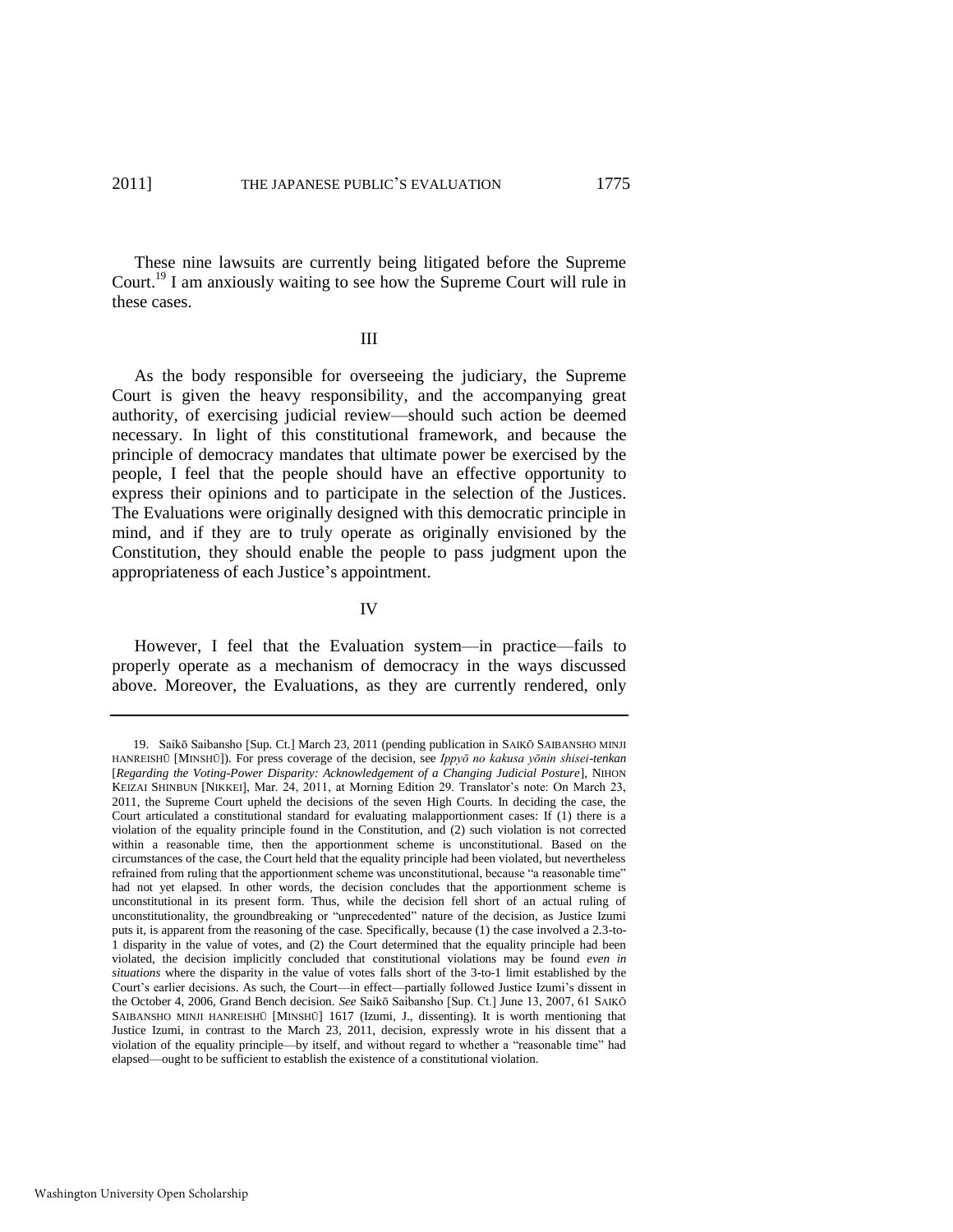function to highlight the Justices' high status. Therefore, since (1) conducting the Evaluations involves considerable expense, and (2) their results have minimal practical impact on the Justices, it may even be appropriate to consider discontinuing the Evaluation system altogether. Nevertheless, as (1) the Japanese Constitution expressly mandates the administration of the Evaluations, and (2) the process for amending the Constitution is extremely difficult, we may have no choice but to continue administering the Evaluations.

Approximately 93% of voters participate in the Evaluation without putting much thought into their ballots.<sup>20</sup> This, however, is not a sign of popular trust or confidence in the Supreme Court, but rather results from the public's general lack of interest in the Court and its members. Moreover, I presume that the remaining 7% cast disapproval votes during the Evaluation not because they disapproved of any particular Justices, but rather to express their general dissatisfaction with the national government.

There are two reasons why the Evaluations fail to function properly. First, the Supreme Court has few opportunities to decide highly contentious cases that might attract public attention. Moreover, the Supreme Court tends to voluntarily refrain from handing down decisions that might be provocative or have a considerable impact on the general public. As a consequence, the people do not show much interest in the Supreme Court.

Second, there are very few opportunities for the people to get to know the Justices. Although Justices are appointed by the Cabinet, $^{21}$  the people are not informed about the specific details concerning potential appointees; nor are they provided the reasons for why a particular Justice was appointed to the Bench. Furthermore, because Justices face evaluation in conjunction with the first general election<sup>22</sup> that occurs after their initial appointment, it is frequently the case that they have yet to participate in any important decisions at the time they are evaluated. As a result, voters do not have an adequate basis upon which to evaluate them. Additionally, because Justices are appointed when they are roughly sixty-five years of age and subsequently leave the Bench within the next five or six years

<sup>20.</sup> *Election Related Documents*, MINISTRY OF INTERNAL AFFAIRS & COMMC'NS, http://www. soumu.go.jp/senkyo/senkyo\_s/data/shugiin45/index.html (last visited May 3, 2011).

<sup>21.</sup> NIHONKOKU KENPŌ [KENPŌ] [CONSTITUTION], art. 6, para. 2; NIHONKOKU KENPŌ [KENPŌ] [CONSTITUTION], art. 79, para. 1.

<sup>22.</sup> The general election, mentioned above, is in reference to the election of the Lower House Diet-members.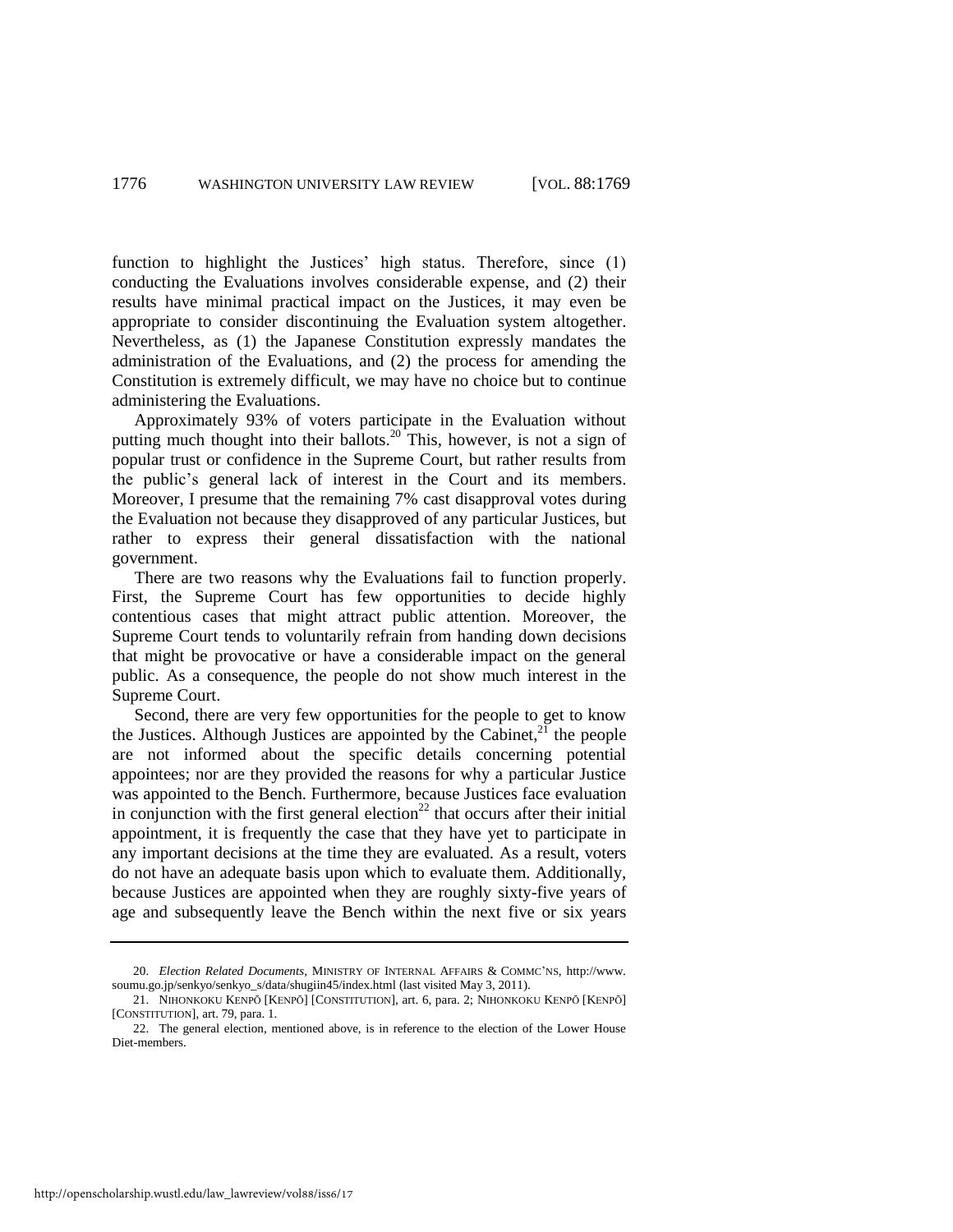(due to the mandatory retirement age that is set by statute),  $23$  Justices rarely encounter more than one Evaluation and have often retired before the public has a chance to become acquainted with them.

V

Although I feel that the above-outlined situation will likely remain unchanged, I have considered several ways in which the Evaluations could be improved. I would now like to comment on these points.

First, there are fifteen positions on the Supreme Court. The Judicial Office Law states that a Justice should (1) have high levels of discernment, (2) have attained and learned the fundamental concepts of law, and (3) be at least forty years of age;<sup>24</sup> the Law further requires that at least ten of the Justices each possess over twenty years of experience as practitioners of law. <sup>25</sup> While these rules govern the formal composition of the Court, in reality, it is customary to have the fifteen Justices appointed in the following manner: six career judges; four former attorneys; two former prosecutors; two from government administrative positions; and one legal scholar.

With respect to the two former administrative officials and the one legal scholar, the Cabinet—exercising its independent discretion appoints such Justices. As for the remaining twelve positions, the Cabinet makes the appointments after consulting the Chief Justice. Specifically, the Chief Justice—in his sole discretion—nominates six candidates from the career judiciary, recommends four candidates from the bar on the advice of the Japanese Bar Association, and nominates two prosecutors in accordance with the recommendations of the Ministry of Justice.

These appointment processes take place behind closed doors, and the names of potential Justices are kept secret until an official announcement is made by the Cabinet. Following the Cabinet's disclosure, the result of the appointments is only made known to the public through small articles circulated in newspapers.

<sup>23.</sup> Article 50 of the Judicial Office Law reads as follows:

Justices of the Supreme Court shall retire upon the attainment of seventy years of age. Judges of High Courts, District Courts, or Family Courts shall retire upon the attainment of sixty five years of age. Judges of Summary Courts shall retire upon the attainment of seventy years of age.

Saibanshohō [Judicial Office Law], Law No. 59 of 1947, art. 50.

<sup>24.</sup> *Id.* art. 41.

<sup>25.</sup> *Id.*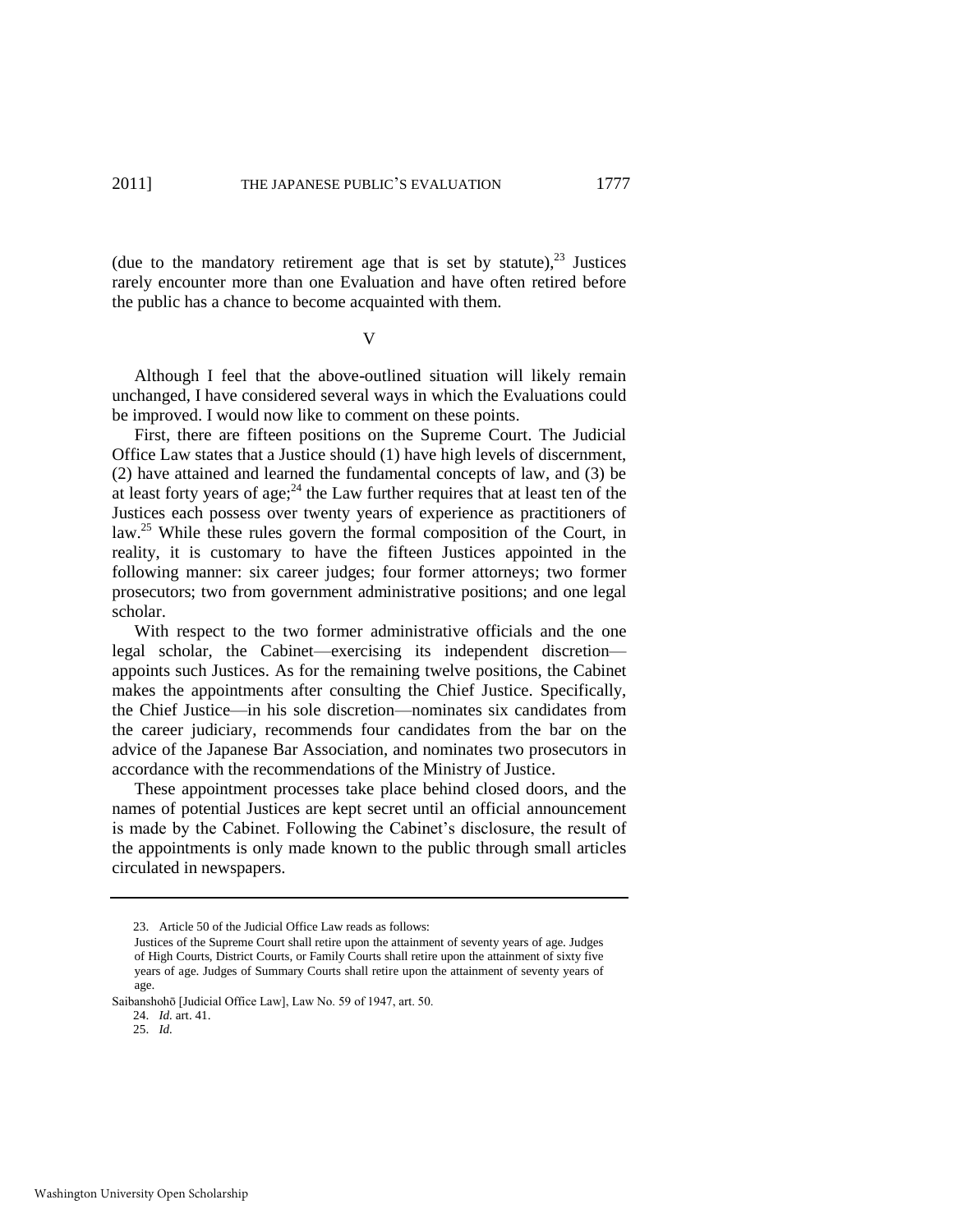Concerning the process of appointing the Justices, I feel that it would be better to first organize a selection committee—consisting of judges, prosecutors, attorneys, and scholars—and subsequently have the committee advise the Cabinet on the appointments. By proceeding in this manner, I believe that the people's interest in the Supreme Court will gradually increase, which in turn will familiarize the people with the Justices themselves.

Second, with respect to constitutional litigation, the Supreme Court does not frequently take an aggressive or assertive approach in reaching its decisions. This tendency is likely due to the shortage of Justices who have experience handling constitutional issues.

It can hardly be said that the deliberations among the Justices over constitutional issues are lively or full of vigorous debate. I believe that, among the fifteen Justices, there should be at least three scholars who specialized in either constitutional law or public law. By including one constitutional law or public law specialist on each of the three petty benches, $2<sup>6</sup>$  the deliberations among the Justices will likely become more lively and invigorated. It is my belief that the result will be a more assertive approach to constitutional issues that will in turn attract the interest of the general public.

<span id="page-10-0"></span>Third, I feel that it is wise to appoint Justices who are under the age of sixty. In order to become well versed at composing separate opinions, it is necessary for the Justices to possess years of experience on the bench. With this in mind, it may be said that Justices, who are appointed when they are roughly sixty-five years of age, reach the mandatory retirement age of seventy before attaining the modes of thinking that are specifically attuned to resolving constitutional issues.

Fourth, there are currently thirty-seven law clerks shared by the entire Supreme Court. A law clerk, or *chousakan*, is responsible for conducting necessary research and compiling the resulting materials into reports. It must be noted that a *chousakan* does not prepare materials for any particular Justice; nor is he or she assigned to any specific Justice.

In each Justice's chambers, two specially assigned secretaries provide support, but as these secretaries do not possess legal training, the *chousakans* are the principal source of assistance for the Justices.

<sup>26.</sup> Editor's note: The fifteen-member Supreme Court is divided into three petty benches consisting of five Justices each. The vast majority of the Court's cases are decided by the petty benches as opposed to the grand bench consisting of all fifteen justices. *See* David S. Law, *The Anatomy of a Conservative Court: Judicial Review in Japan*, 87 TEX. L. REV. 1545, 1569 (2009).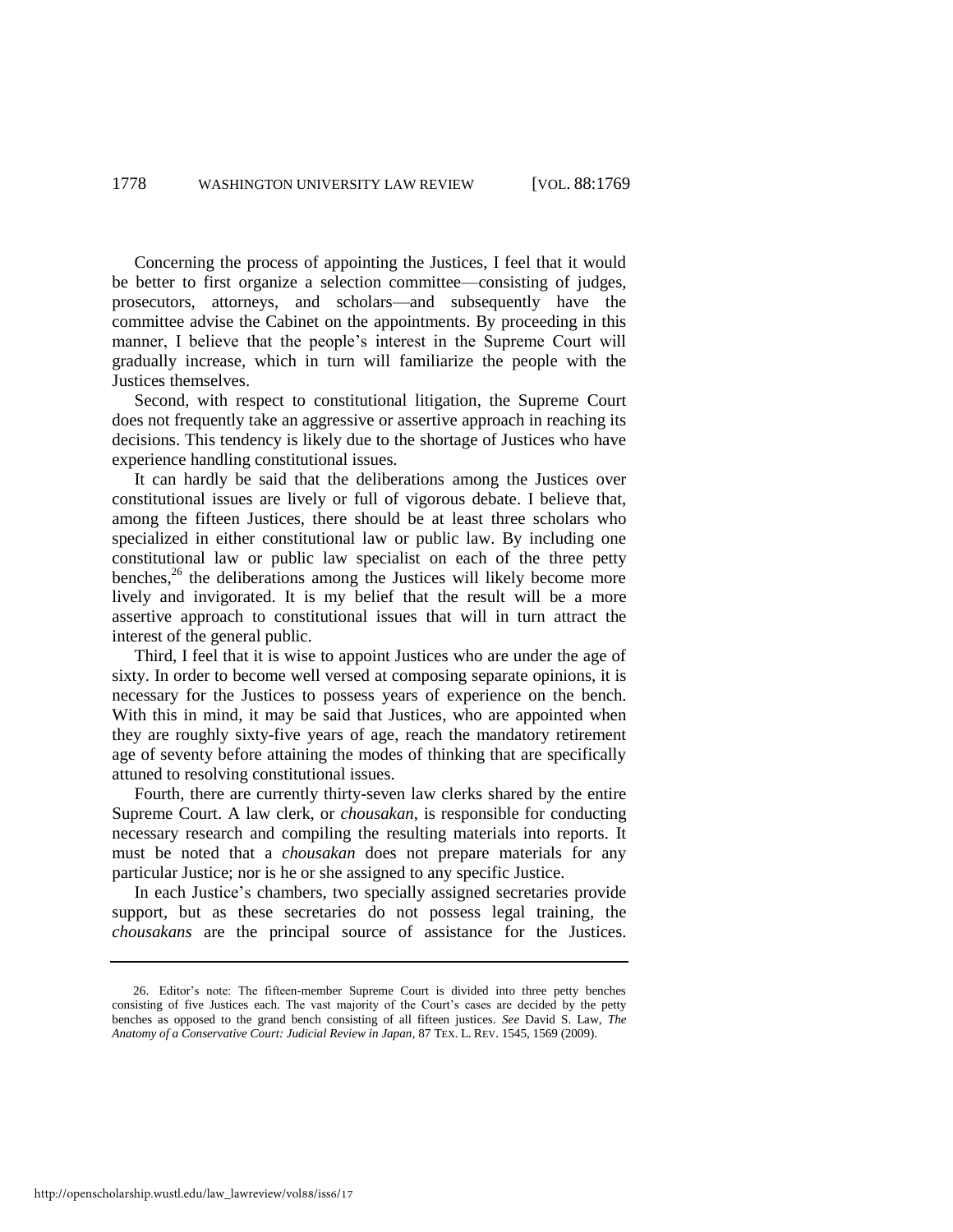Specifically, as the Supreme Court handles roughly  $7000$  cases per term,  $27$ support from the *chousakans* becomes critical to efficient and proper processing of the docket. While their specific duties lie in preparing reports on relevant precedent, *chousakans* also play an important role in helping the Justices by preventing them from making critical judicial errors. $^{28}$ 

It is the responsibility of the Justices to overrule prior decisions or, on other occasions, to devise innovative rationales that can reconcile the particularities of certain cases with precedent. To perform these tasks, they must have the opportunity to explore and test their own views. It is therefore necessary for each Justice to have individually assigned law clerks who can function as debate partners.

Currently, the Justices do not have their own law clerks, which may help to explain the dearth of separate opinions. If the Justices are enabled to express a broader range of opinions, it is conceivable that this would invigorate the Court's deliberations, which in turn could lead to an increase in the Court's production of important jurisprudence. One likely consequence is that the general public would develop a greater interest in the workings of the Supreme Court.

Finally, it is my understanding that the responsibility of the judiciary is to assertively uphold the three elements of the constitional order emphasized by Justice Stone in footnote four of *Carolene Products*<sup>29</sup>: the specific limitations found in the Constitution, the integrity of political processes, and the rights of minority groups. In particular, the Justices must each (1) articulate a clear and distinctive jurisprudential vision of the restraints and duties imposed by law, and (2) convey this vision to the general public in their decisions. In this way, the people will have the opportunity to learn what they need in order to evaluate the Justices properly and to have a meaningful basis for disapproving of particular Justices.

<sup>27.</sup> *Information: Statistical Tables*, SUPREME COURT OF JAPAN, http://www.courts.go.jp/english/ info/index.html (last visited May 3, 2011).

<sup>28.</sup> Editor's note: Whereas law clerks in the United States are usually recent law school graduates with little or no legal or judicial experience, a *chousakan* is a judge who already possesses years of judicial experience and is handpicked to assist the Supreme Court for several years. *See* Masako Kamiya, *"*Chōsakan*": Research Judges Toiling at the Stone Fortress*, 88 WASH. U. L. REV. 1601 (2011); Law, *supra* note [26,](#page-10-0) at 1579.

<sup>29.</sup> United States v. Carolene Prods. Co., 304 U.S. 144, 152 n.4 (1938).